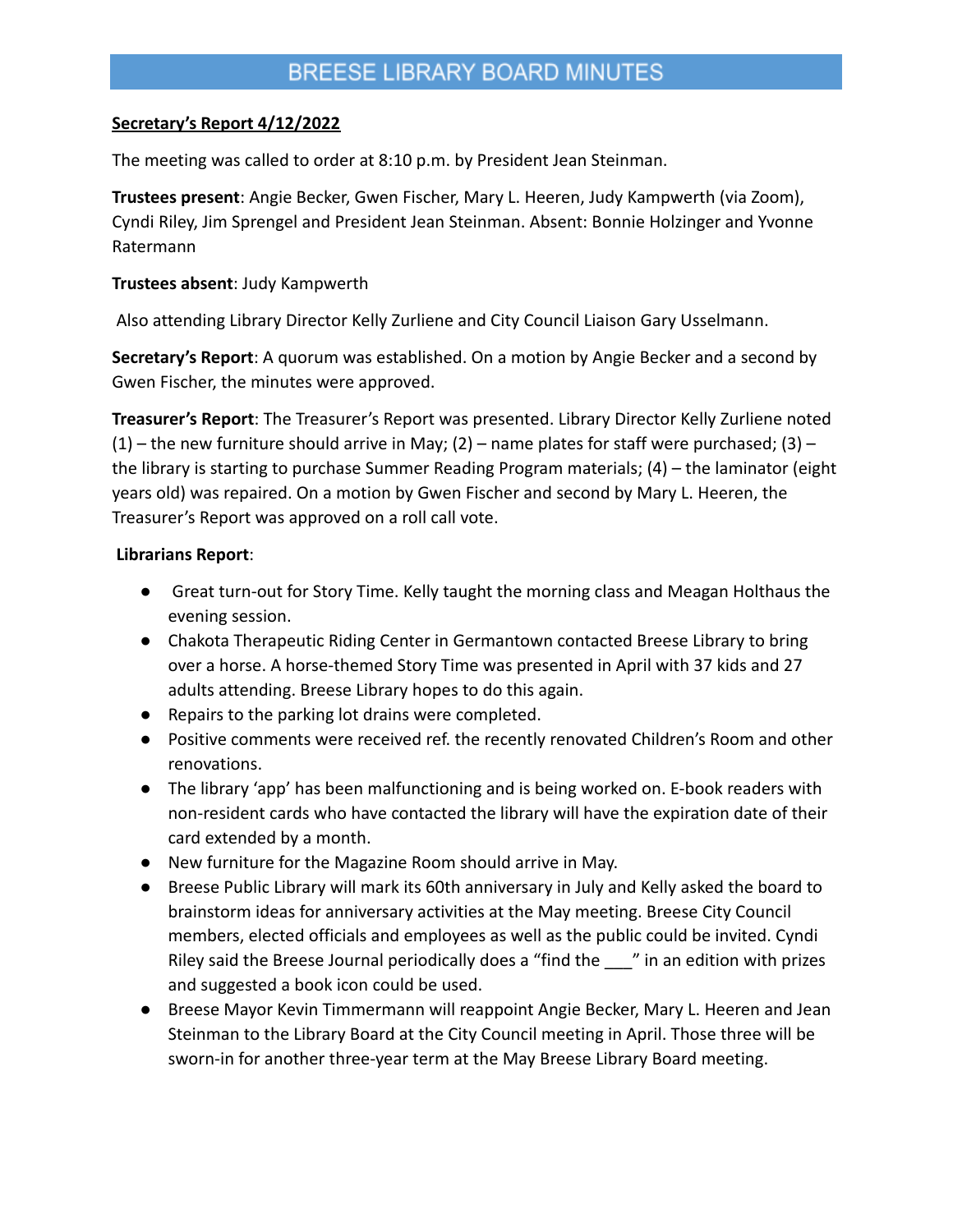# BREESE LIBRARY BOARD MINUTES

#### **Committee Reports:**

**Building**: The parking lot and adjoining alley has numerous potholes – some were filled in when the drainage grate work was completed. Kelly will attend the next Breese City Finance Committee meeting to inquire about a revamp of the parking lot including parking blocks and fresh painted lines. Gary Usselmann noted the city is not responsible for alley maintenance.

**Budget**: The Budget for Fiscal Year May 1, 2022 to April 30, 2023, was discussed with the Library Director making several comments:

- Several magazines have canceled.
- Requests for audio books and DVDs have declined.
- The library utilized the Reserve Fund at Tempo Bank for the recent remodeling and new furniture.
- Solid-state components were installed in the computers which extended their life by several years although they are still older models.
- Software expenses would include QuickBooks, web page, Cloud Library, etc.
- The New York Times subscription was dropped and News Bank added and will continue.
- Employee insurance premiums decreased slightly.
- Janitorial expenses should remain the same.
- Miscellaneous Expenses would include shelf dividers, Board dinner, etc.
- Office Supplies would include laminating supplies, book wrap, etc.
- Postage includes books that are shipped to out-of-system libraries.
- Printer and copy machine expenses will probably increase.
- Programs will increase if "Live History" series takes place next year.
- Repairs & Maintenance would include pest control, Tech Electronics, etc.
- Dues would include Illinois Heartland Library System, Amazon Prime, etc.
- Telephone & Automation Expenses will increase due to the new fiber optic line through Clearwave.

Following discussion, a budget of \$213,500 was approved on a motion by Cyndi Riley and second by Angie Becker. This is a very slight increase from the current budget of \$207,450. Approved for the current budget:

Books & Materials - \$15,000 Building/Furniture/Remodel – \$0 Computer Hardware - \$2,000 Computer Software - \$1,000 E-book & Digital - \$2,000 Employee Insurance - \$18,500 Janitorial Supplies - \$2,000 Meetings & Mileage - \$300 Miscellaneous -\$2,500 Office Supplies - \$7,000 Payroll Expenses - \$140,000